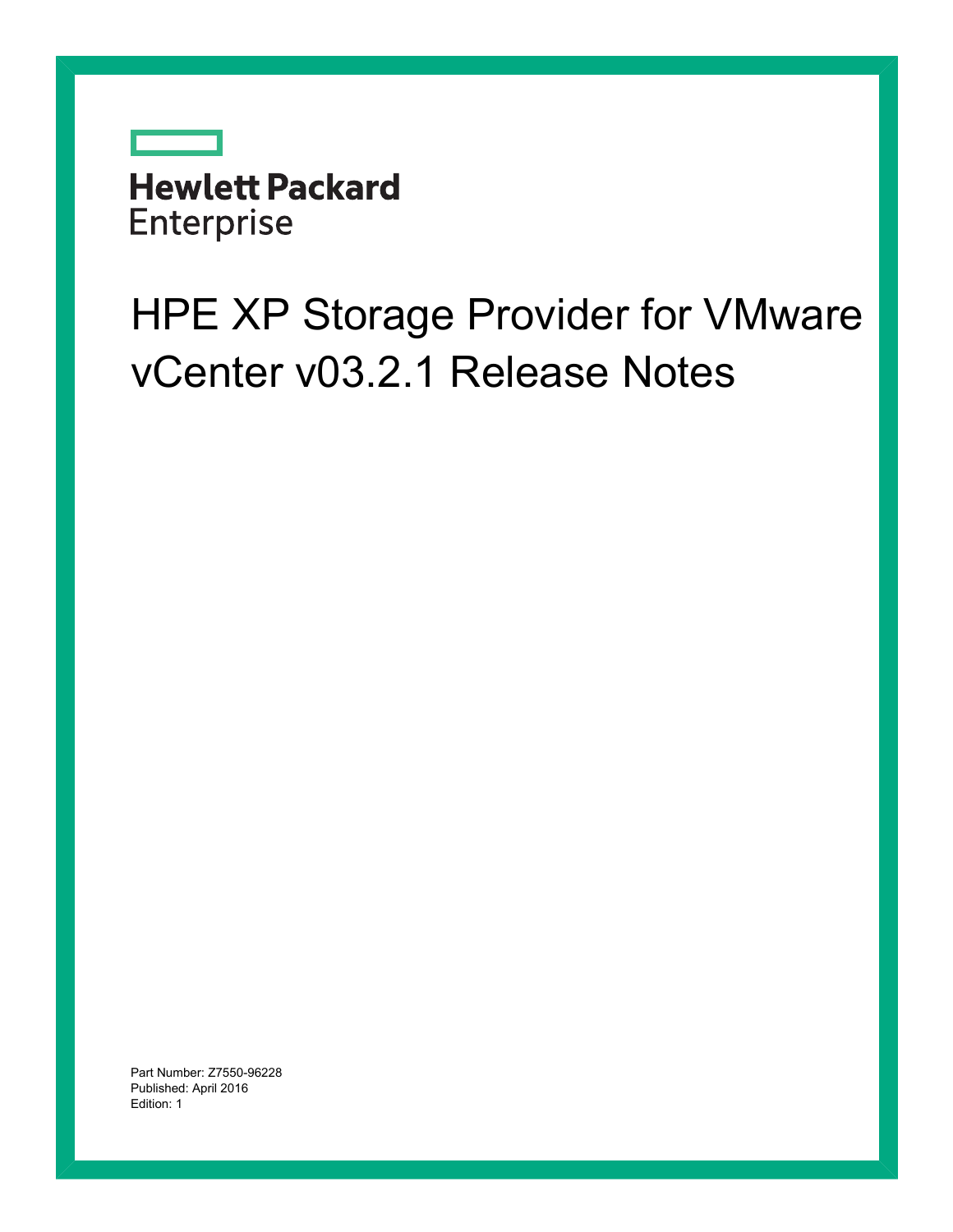#### © Copyright 2015, 2016 Hewlett-Packard Enterprise Development LP

Confidential computer software. Valid license from Hewlett Packard Enterprise required for possession, use, or copying. Consistent with FAR 12.211 and 12.212, Commercial Computer Software, Computer Software Documentation, and Technical Data for Commercial Items are licensed to the U.S. Government under vendor's standard commercial license

The information contained herein is subject to change without notice. The only warranties for Hewlett Packard Enterprise products and services are set forth in the express warranty statements accompanying such products and services. Nothing herein should be construed as constituting an additional warranty. Hewlett Packard Enterprise shall not be liable for technical or editorial errors or omissions contained herein.

Links to third-party websites take you outside the Hewlett Packard Enterprise website. Hewlett Packard Enterprise has no control over and is not responsible for information outside the Hewlett Packard Enterprise website.

#### **Acknowledgments**

Microsoft® and Windows® are trademarks of the Microsoft group of companies.

#### **Revision History**

Revision 1 April 2016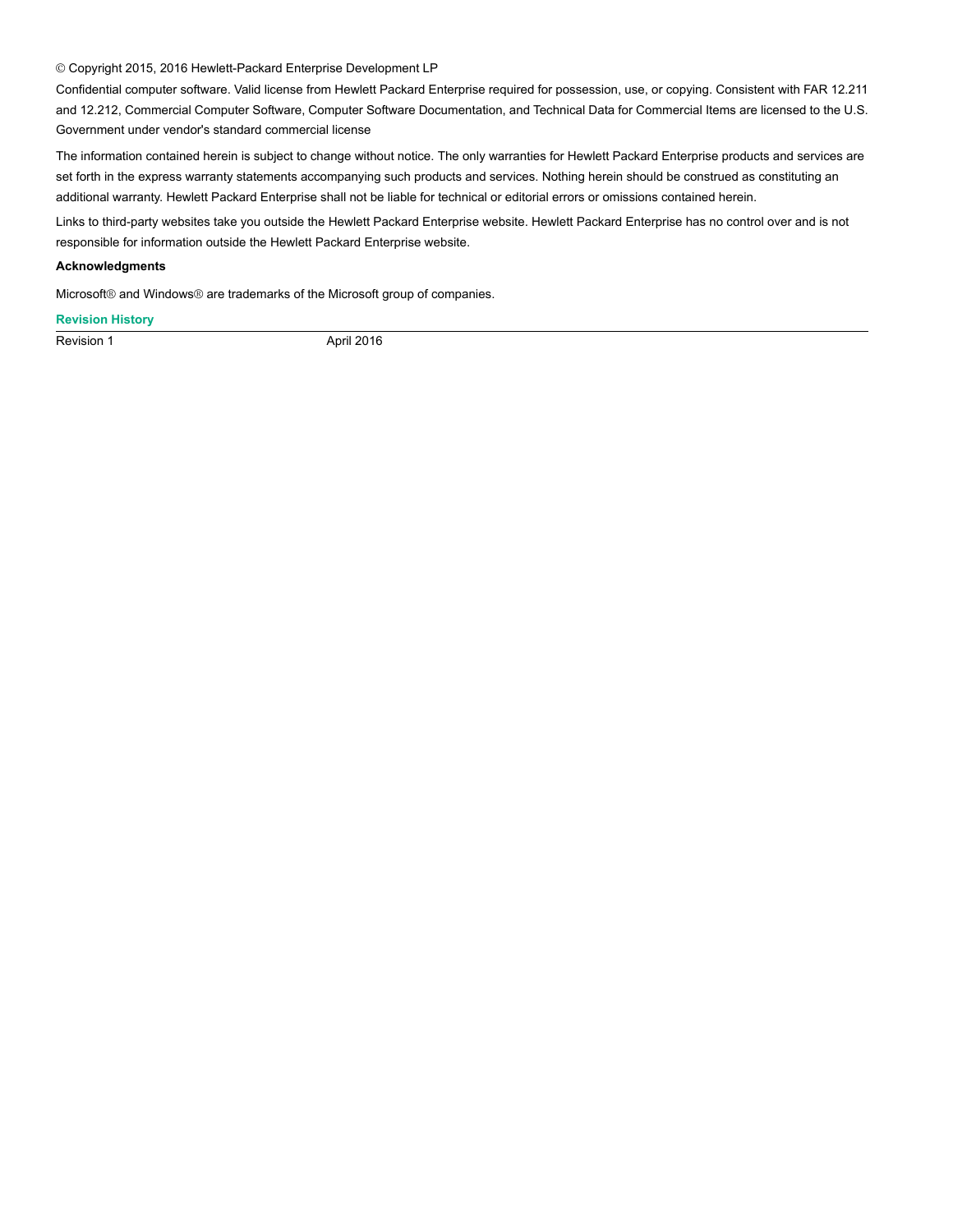# **Description**

HPE XP Storage Provider for VMware vCenter v03.2.1 enables policy-based datastore operations. This document provides the latest information which also includes known issues and solutions about the HPE XP Storage Provider for VMware vCenter.

# Supersede information

Supersedes: None

## Languages

Languages supported for this release: English

### Enhancements

The following are the enhancements in this release:

- HPE XP7 iSCSI is supported
- The company name has changed from Hewlett Packard Development Company LP to Hewlett Packard Enterprise Development LP (HP to HPE)

## Issues and workarounds

The operation might fail when a large number of VMs operate at the same time and enter a high load state.

**Workaround**— Re-execute the operation after checking the simultaneous executions and configuration of the operation.

# **Prerequisites**

#### Required hardware

HPE XP Storage Provider for VMware vCenter requires the HPE XP7 hardware platform with microcode 80-03 or later.

#### Required software

HPE XP Storage Provider for VMware vCenter require the following softwares:

- VMware vCenter Server 6.0
- VMware ESXi 6.0 or later
- HPE Command View Advanced Edition Device Manager 8.1.2-01 or later

**NOTE:** Only the software and hardware items listed here are supported in this release.

# Limitations

HPE XP Storage Provider for VMware vCenter has the following restrictions and considerations:

- The cooperation with VMware Horizon View and VMware vRealize Automation using Fastclone is not supported.
- You can manage the creation and deletion of an LDEV having the SLU attribute only using VMware vCenter Server. Operate an LDEV with the SLU attribute at normal operation because the configuration managed by VMware vCenter Server might not match the storage system configuration.